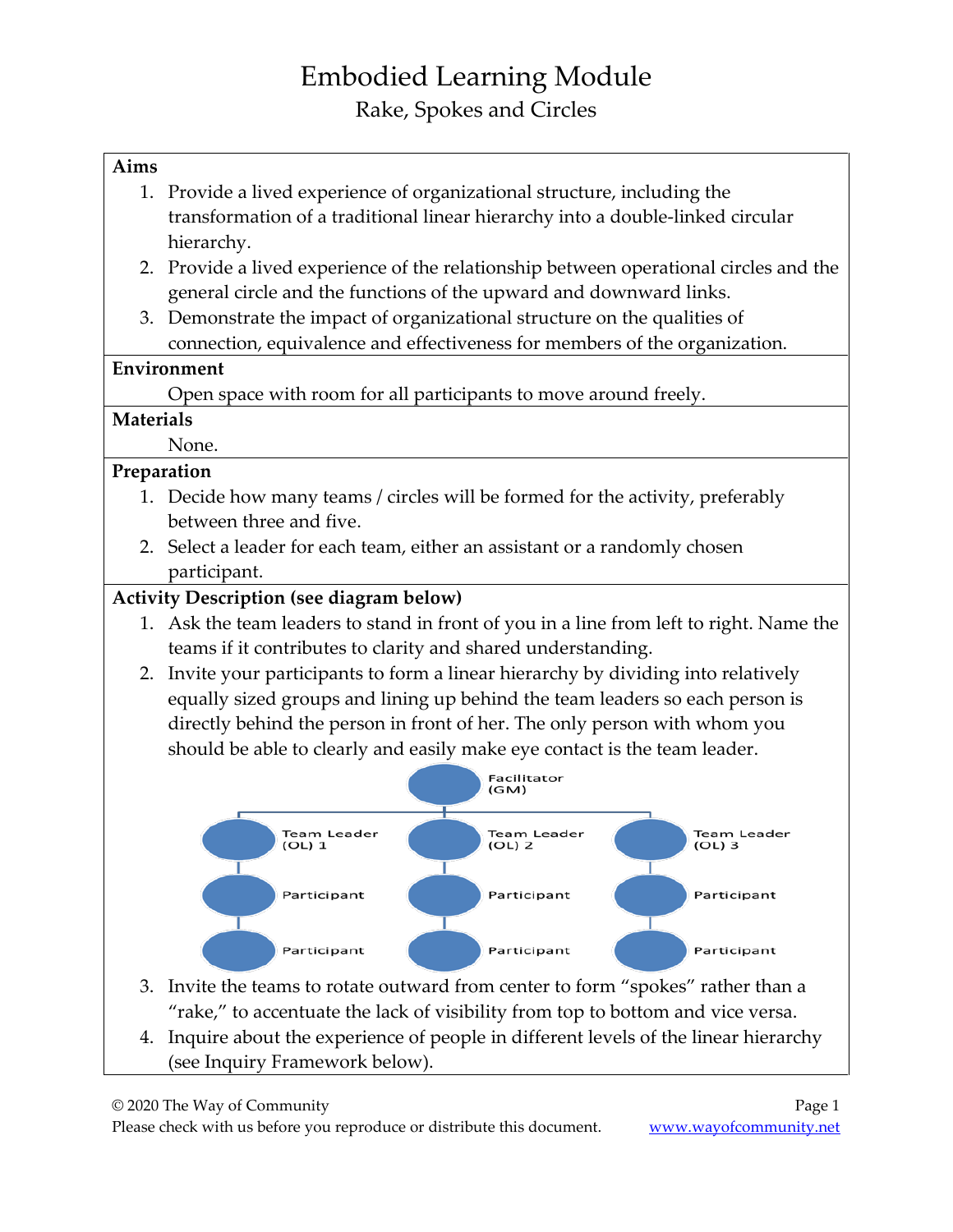# Embodied Learning Module Rake, Spokes and Circles

- 5. Introduce the transformation from linear to circular hierarchy by asking the last person in each line (team) to move forward and stand next to the team leader, facing toward the team. This person is now the upward link.
- 6. With the upward link facing the team and the downward link facing the facilitator (GM), introduce the concept of double-linking and the structurally established two-way flow of power and information.
- 7. Invite the teams to form circles, with the upward and downward links standing next to each other.
- 8. Introduce the concept of the circle meeting, the configuration in which the team makes policy decisions to define the conditions in which they work together.
- 9. Demonstrate the formation of the General Circle by inviting the upward and downward links of each team to join you in a circle standing in front of the group. Introduce the concept of policy decisions in the GC made by OL, Reps and the GM by consent.



- 10. Demonstrate the transition back into the linear hierarchy for operational matters by inviting each team to return to the spoke configuration with the upward and downward links at the head of each line.
- 11. Inquire about the experience of people in different roles in the circular hierarchy (see Inquiry Framework below).